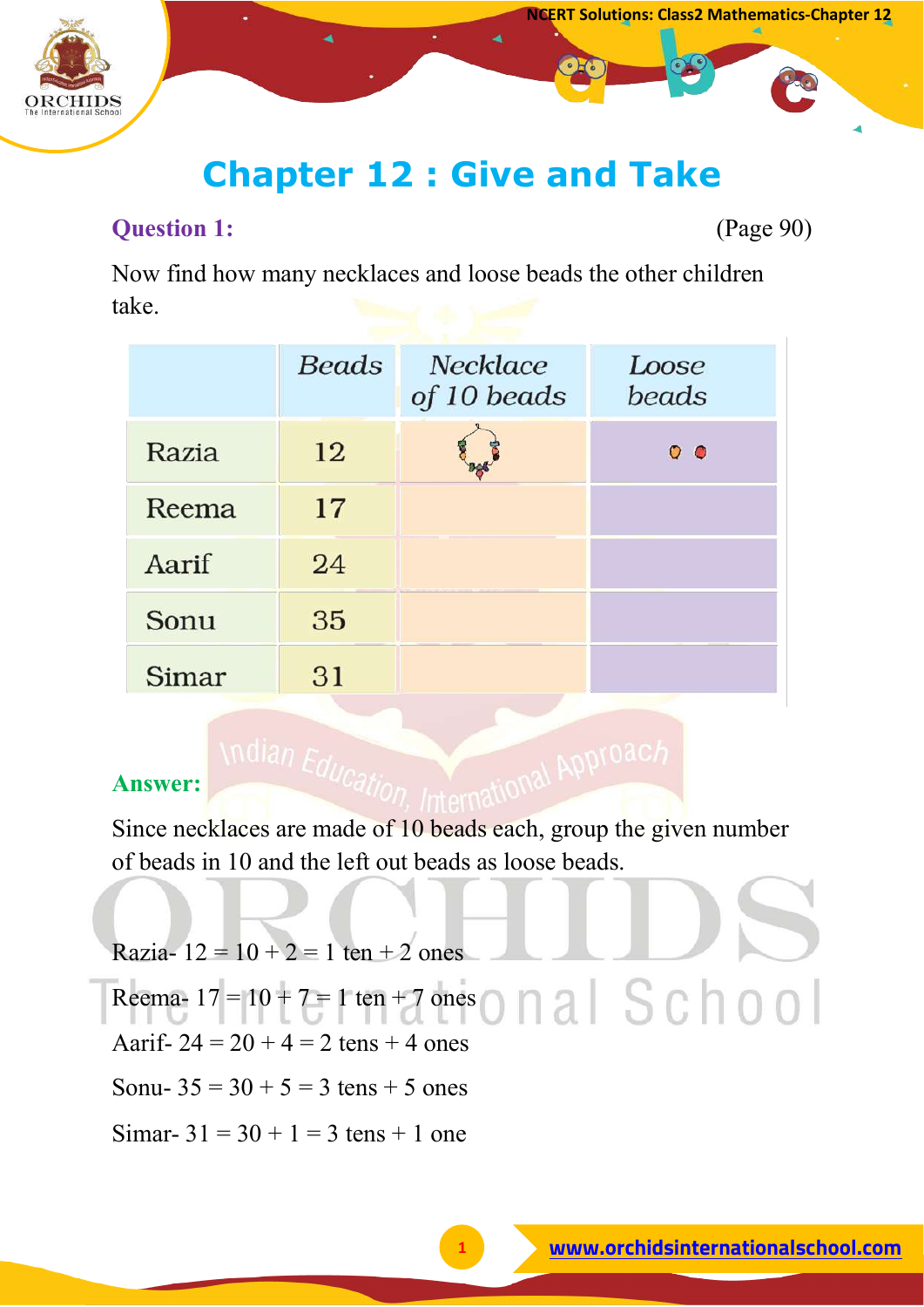

Tens are the number of necklaces, and ones are the number of loose beads. Therefore, the correct answer is:

|       | <b>Beads</b> | Necklace<br>of 10 beads | Loose<br>beads                                                                     |  |  |
|-------|--------------|-------------------------|------------------------------------------------------------------------------------|--|--|
| Razia | 12           |                         | $\bullet$                                                                          |  |  |
| Reema | 17           |                         | $0.0.0.0.0.0.0$                                                                    |  |  |
| Aarif | 24           |                         | $\begin{array}{ccc} \circ & \circ & \circ & \circ \end{array}$                     |  |  |
| Sonu  | 35           |                         | $\begin{array}{ccc}\n\bullet & \bullet & \bullet & \bullet & \bullet\n\end{array}$ |  |  |
| Simar | 31           |                         |                                                                                    |  |  |

# **Question 2:** (Page 90)

**NCERT Solutions: Class2 Mathematics-Chapter 12**

How many beads are taken by Razia and Reema altogether?

## **Answer:**

Since Razia has taken 12 beads and Reema has taken 17 beads, both of them have altogether taken

 $12 + 17 = 29$ 

Therefore, Razia and Reema have taken 29 beads altogether.

# **Practice Time**

# **Question 3:** (Page 92)

How many beads are taken by Razia and Sonu?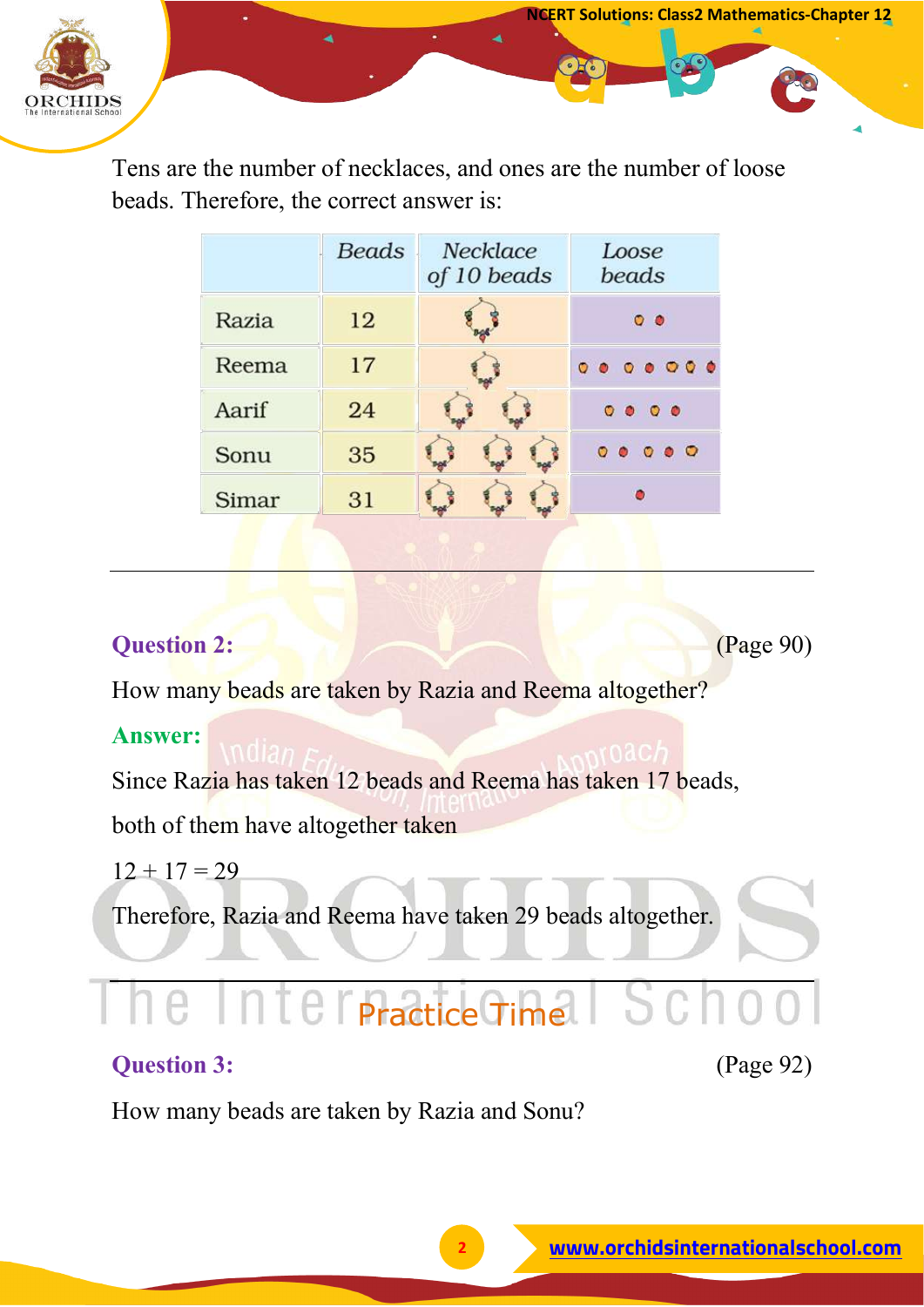

beads are taken by Razia and Sonu.

## **Answer:**

The total number of beads taken by both Razia and Sonu are  $12 + 35$ .



Therefore, 47 beads are taken by Razia and Sonu.

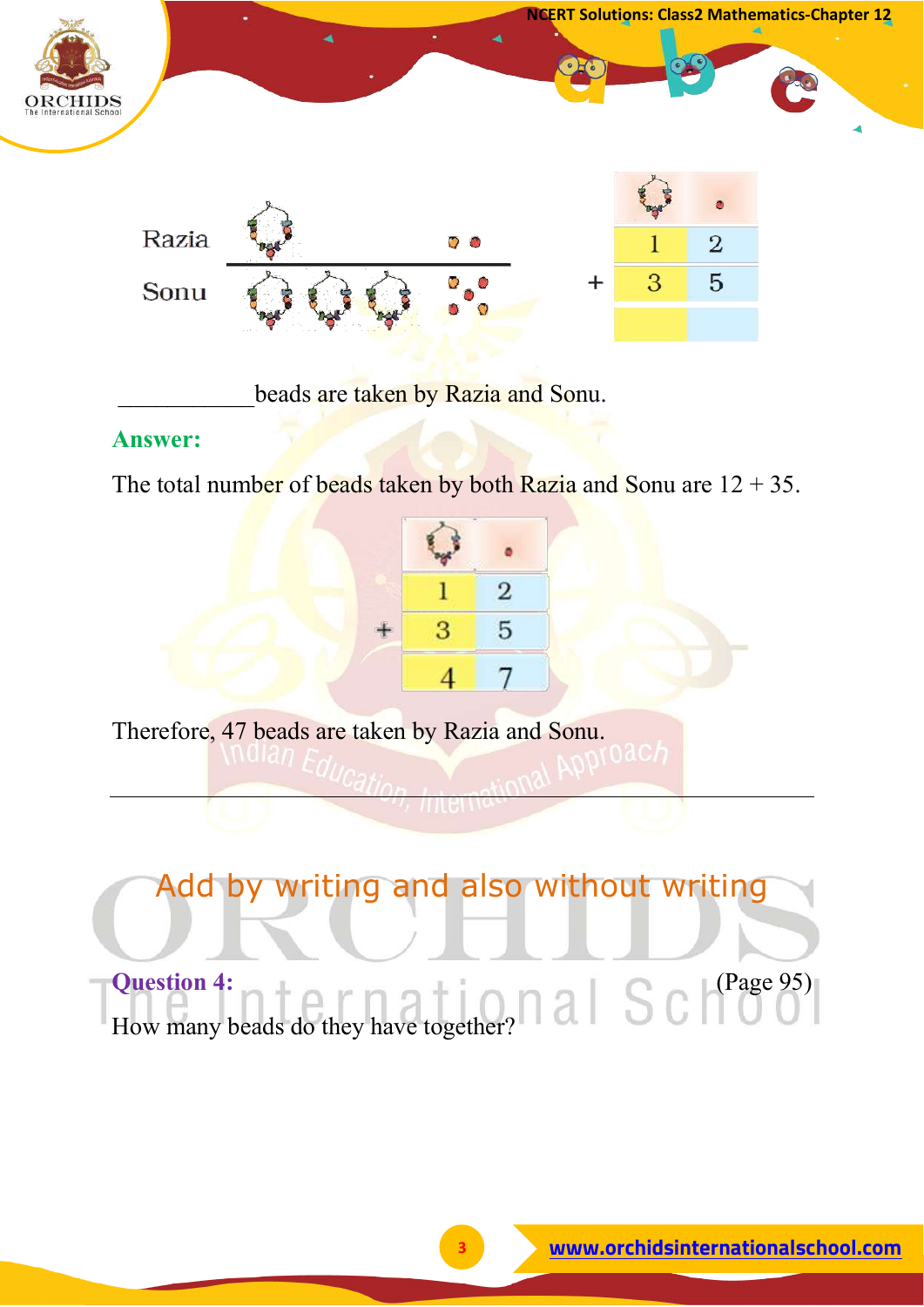

beads

36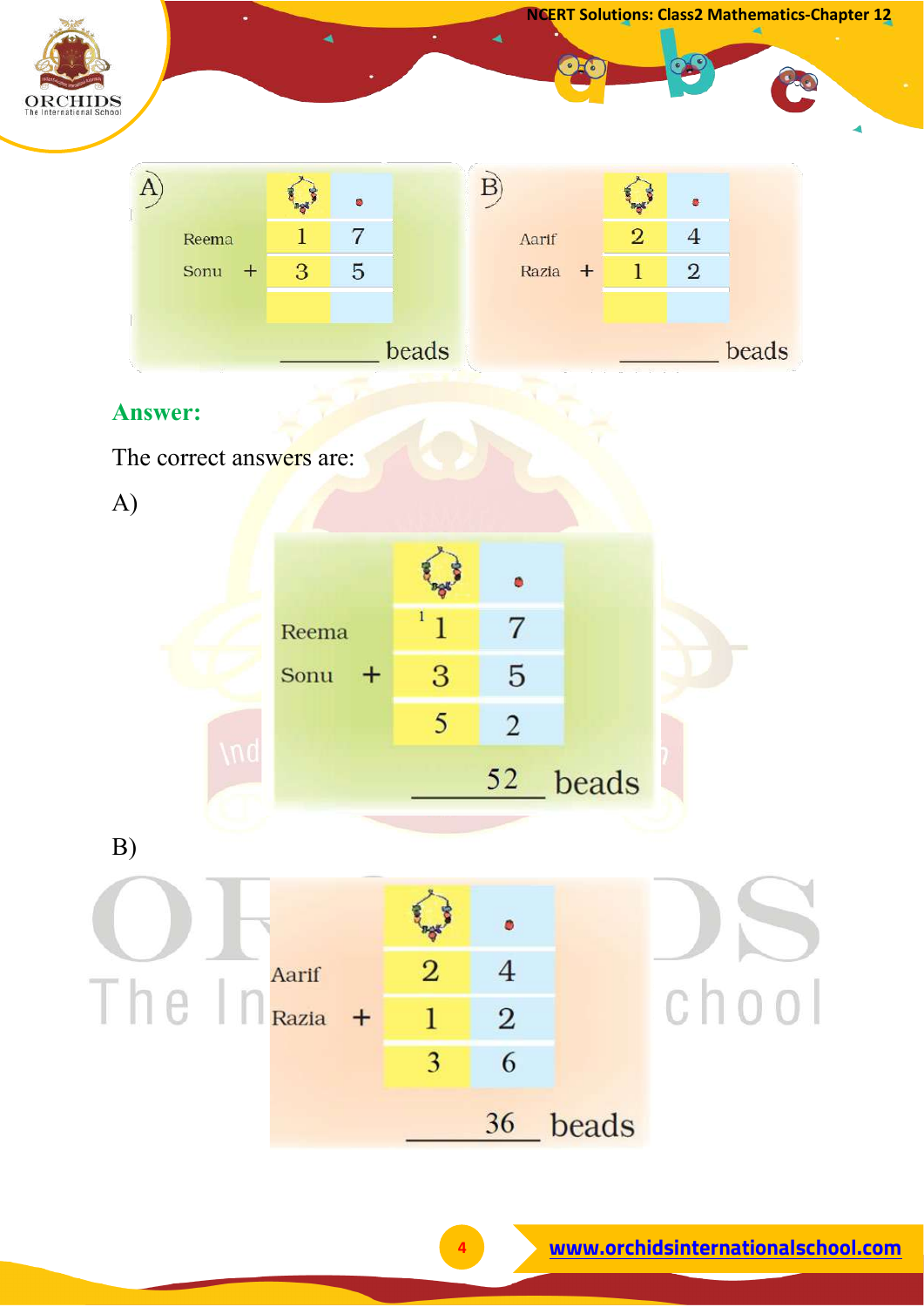

#### How many more beads?  $\overrightarrow{B}$ **CARD** A)  $\bullet$ 0 3 5  $\overline{2}$  $\overline{4}$ Sonu Aarif  $\overline{2}$  $\overline{4}$  $\overline{1}$  $\overline{2}$ Aarif Razia more beads Sonu has Aarif has \_\_\_\_\_ more beads than Aarif. than Razia. **Answer:** A) Ó 3 5 Sonu  $\overline{2}$ Aarif  $\overline{4}$  $\mathbf{1}$  $\mathbf{1}$ Therefore, Sonu has 11 more beads than Aarif.



Therefore, Aarif has 12 more beads than Razia.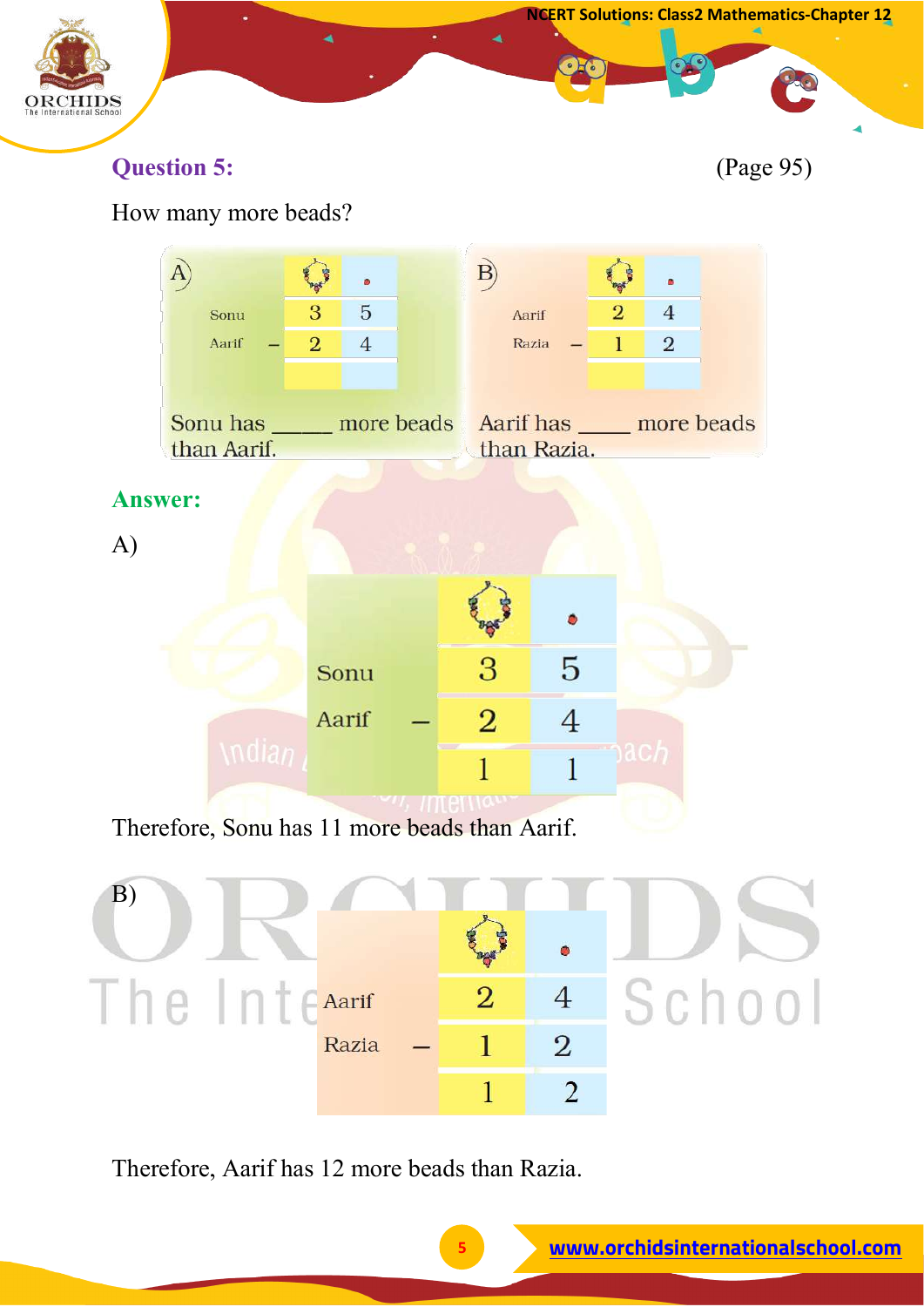

# Practice Time

# **Question 6:** (Page 95)

Tanisha has 17 pencils. Siya has 25 pencils. How many pencils are there in all?



# **Answer:**

To find the total number of pencils add 17 and 25.



# **Question 7:** (Page 98)

In Muneeza's class, there are 13 English story books and 22 Hindi story books. How many story books are there in all?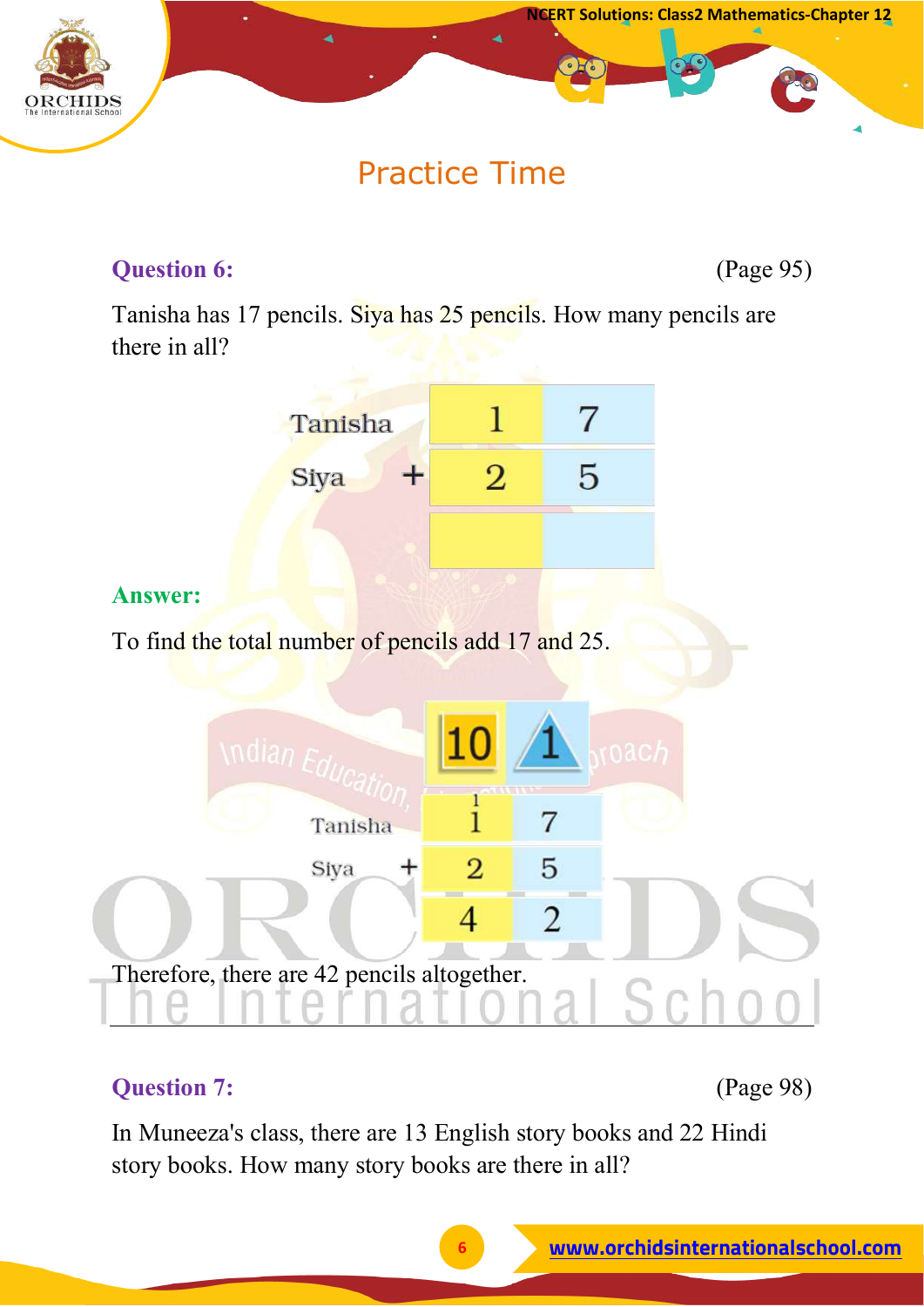



To find the total number of story books, add 13 and 22.

| Therefore, there are 35 story books altogether. |  |  |
|-------------------------------------------------|--|--|

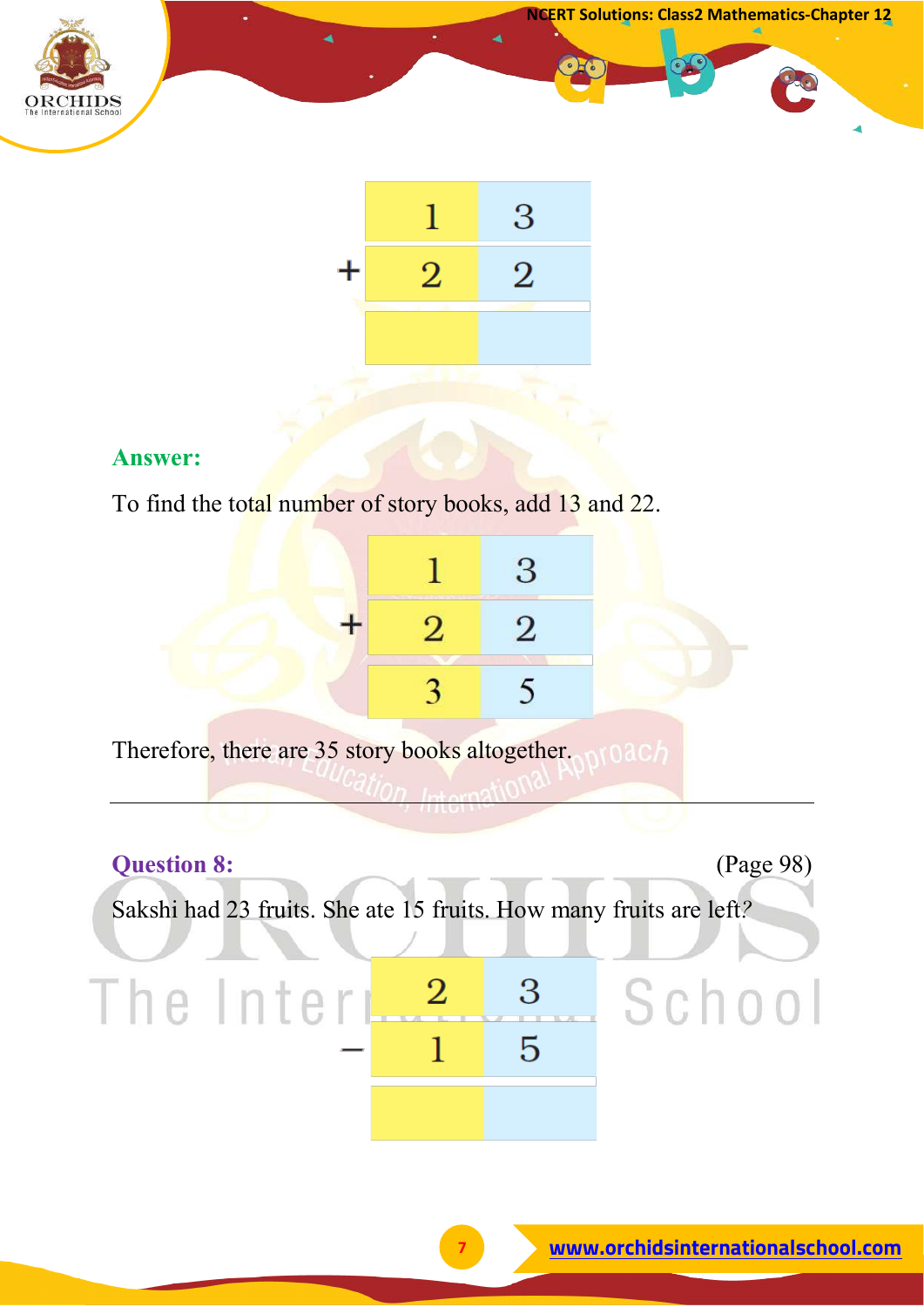

To find the number of fruits left, subtract 15 from 23.



Therefore, 8 fruits are left.

# **Question 9: CE** (Page 98)

Daljeet has 35 marbles. Arvind has 25 marbles. How many marbles do they have in all?

# 3 5

# I School Interi **Answer:**

5

 $\overline{2}$ 

To find the total number of marbles, add 35 and 25.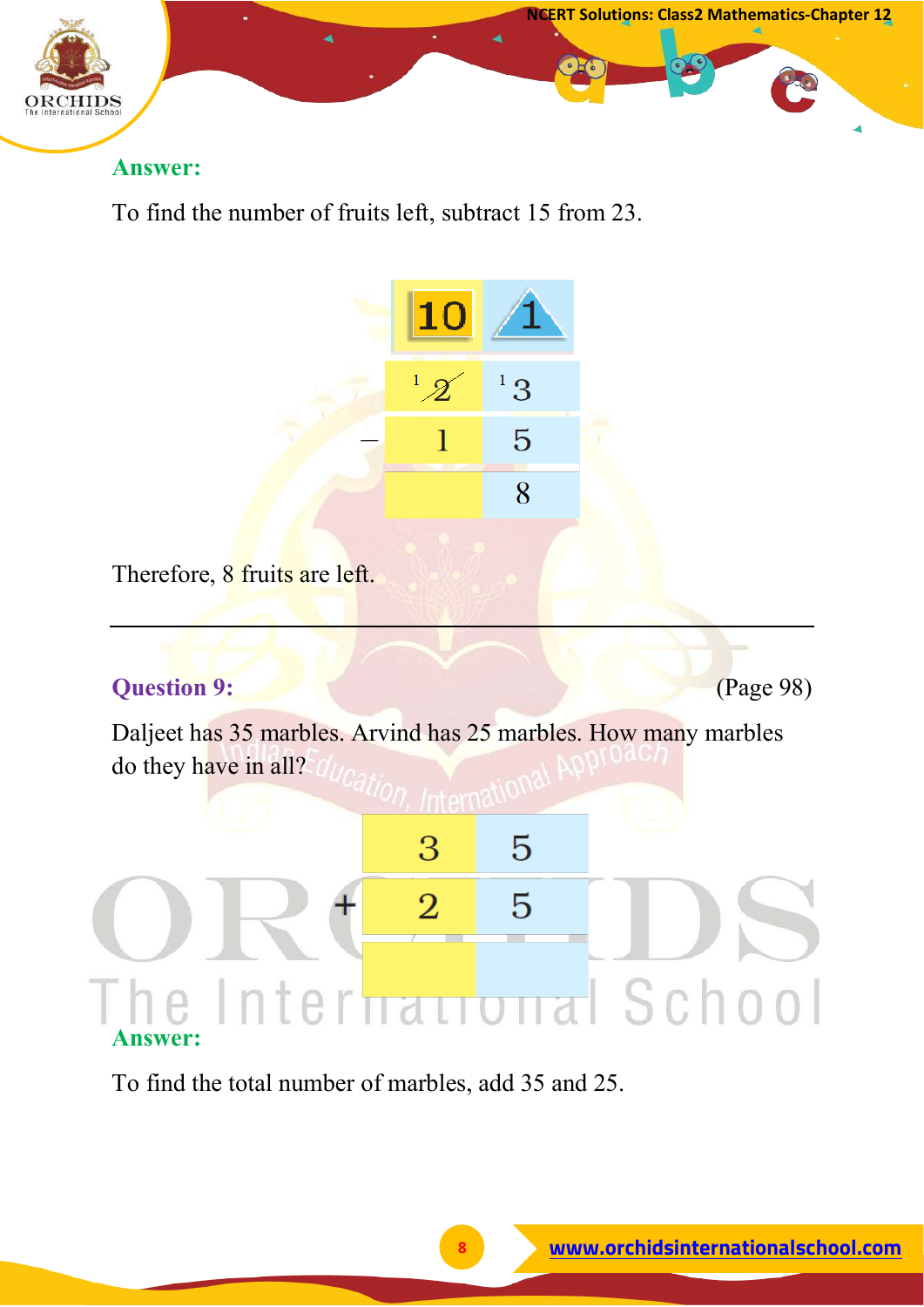



Therefore, there are 60 marbles altogether.

# **Question 10:** (Page 98)

Nisha has 32 bangles. Sukhi has 16 bangles. How many more bangles does Nisha have?



# **Answer:**

To find how many more bangles Nisha has more than compared to Sukhi, subtract 16 from 32.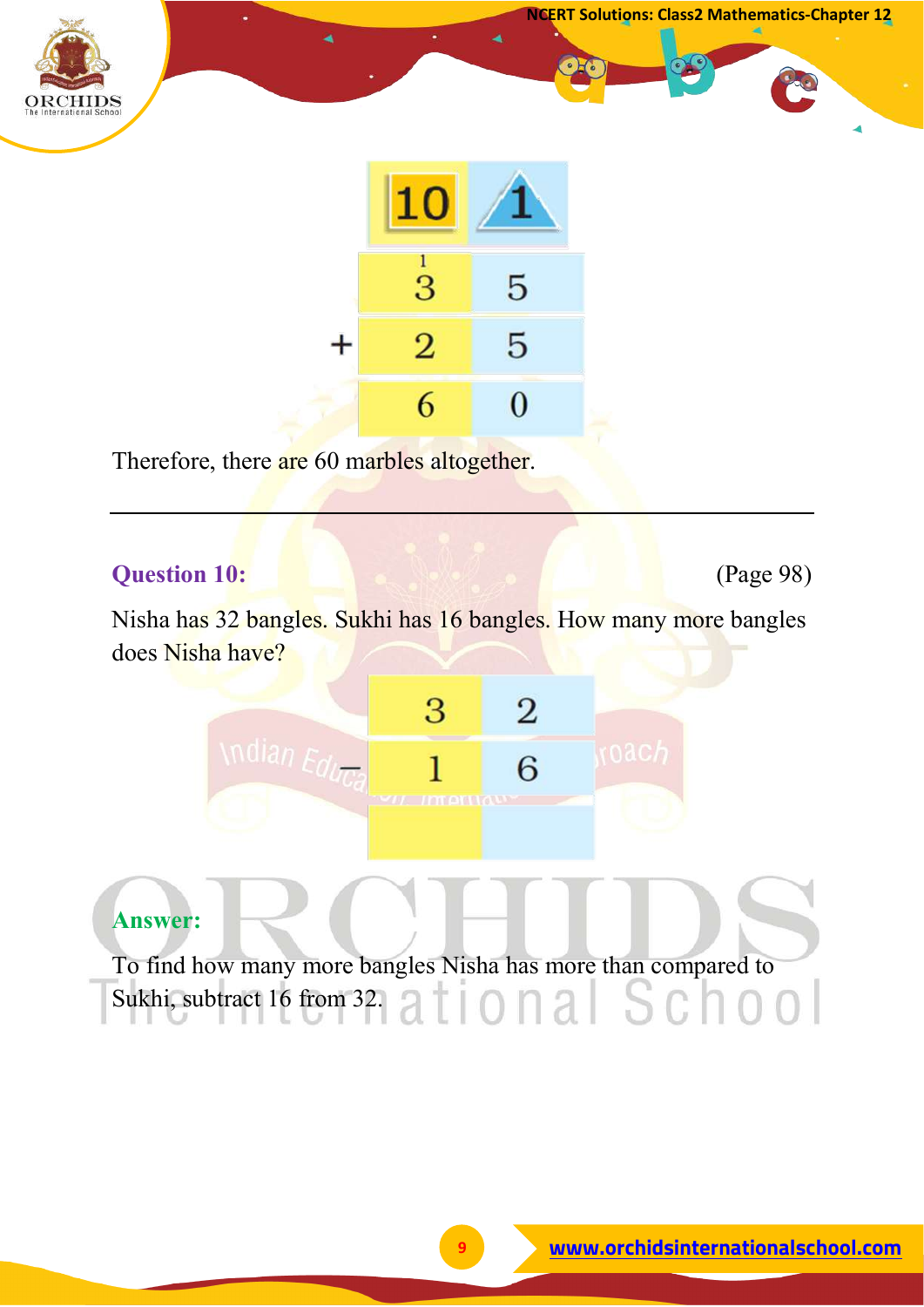



Therefore, Nisha has 16 marbles more than Sukhi.

# Venkatesha's Canteen

# **Question 11:** (Page 98)

# Help Venkatesha to make the bills*.*

|                 | · Rupees                                 | · Rupees |                    | · Rupees       |        | · Rupees |    |
|-----------------|------------------------------------------|----------|--------------------|----------------|--------|----------|----|
| Dosa            | 23                                       | Idli     | 15                 | Dahi Vada : 25 |        | Soup     |    |
| <b>Uthappam</b> | 28                                       | Coffee   | 8                  | Chilli Rice    | 18     | Noodles  | 15 |
|                 | Total <sup>.</sup><br>Total <sup>.</sup> |          | Total <sub>'</sub> |                | Total. |          |    |
|                 |                                          |          |                    |                |        |          |    |

# **Answer:**

The total bill for Dosa and Uthappam is:  $23 + 28 =$ Rs 51 The total bill for Idli and Coffee is:  $15 + 8 =$  Rs 23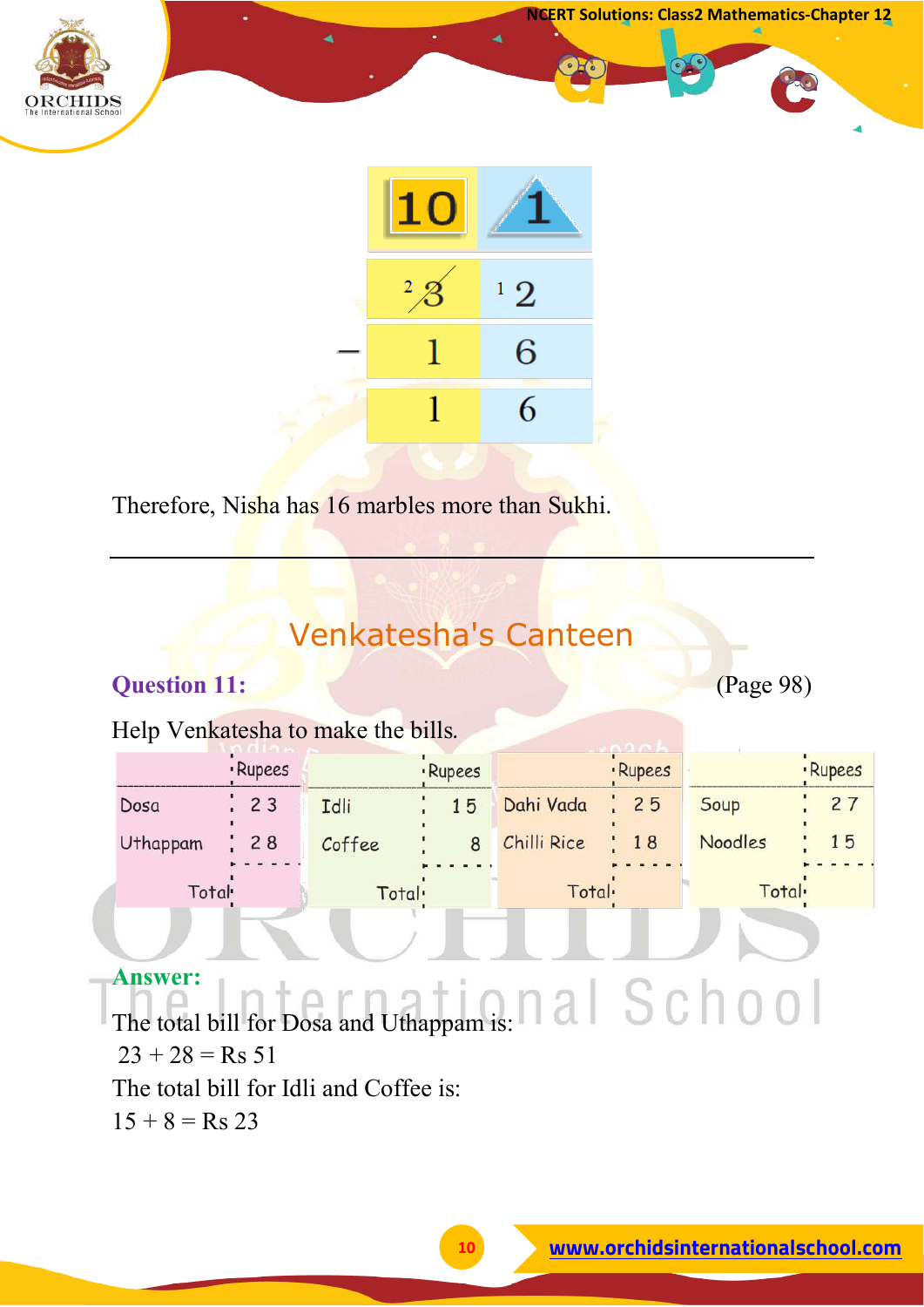

The total bill for Dahi Vada and Chilli Rice is:  $25 + 18 =$  Rs 43 The total bill for Soup and Noodles is:  $27 + 15 =$ Rs 42 Therefore, the correct answer is:

|                    | · Rupees |                    | · Rupees |                    | · Rupees                                        |         | · Rupees |
|--------------------|----------|--------------------|----------|--------------------|-------------------------------------------------|---------|----------|
| Dosa               | 23       | Idli               | 15       | Dahi Vada          | 25                                              | Soup    | 27       |
| Uthappam           | 28       | Coffee             | 8        | Chilli Rice        | 18                                              | Noodles | 15       |
| Total <sup>.</sup> |          | Total <sup>.</sup> | 23       | Total <sub>1</sub> | 43<br>the company of the company of the company | Total.  | 42       |

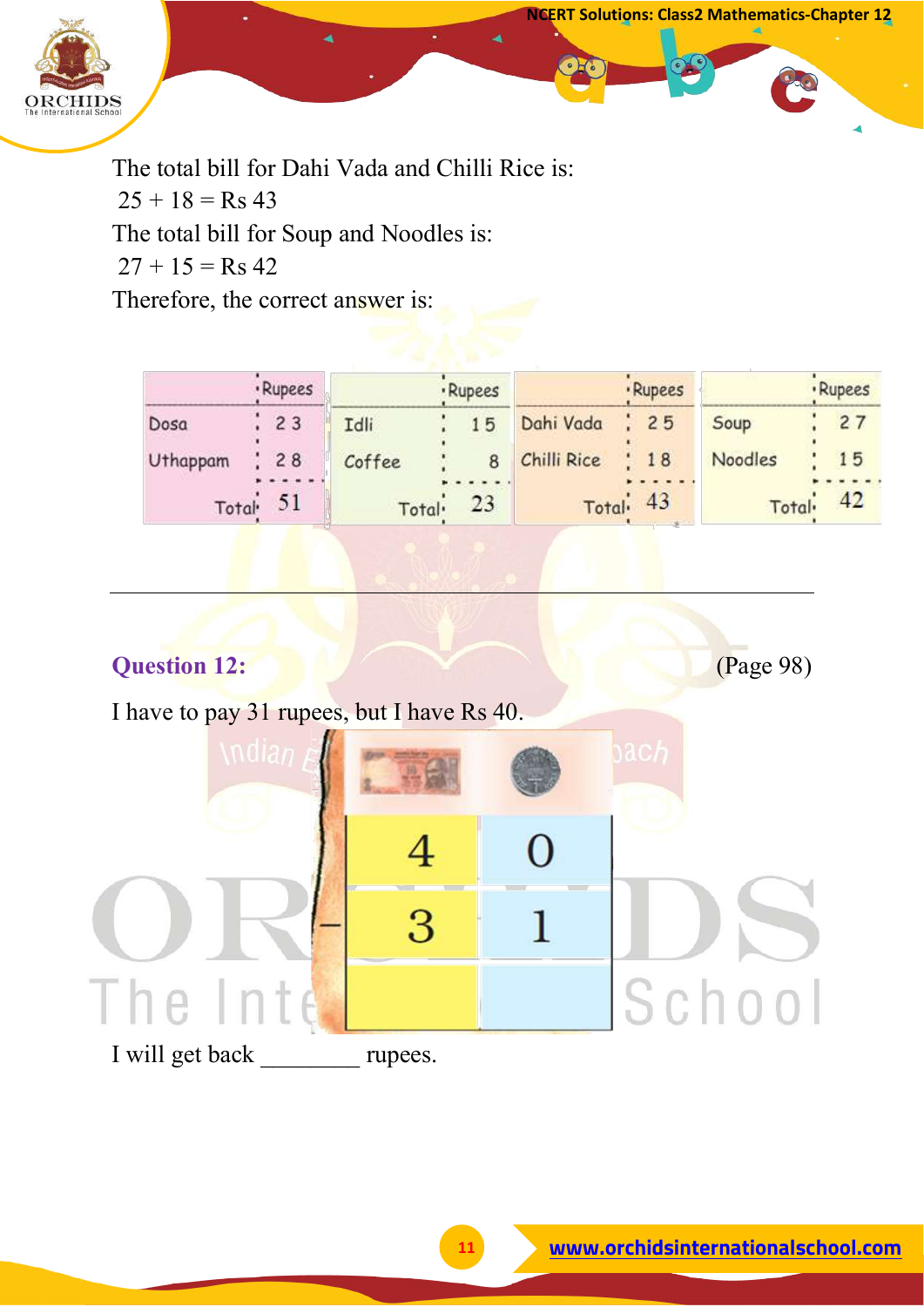

To find the amount to be received back, subtract 31 from 40.



Therefore, you will get back 9 rupees.

# **Indian Education Time notach**

# **Question 13: Cation Informational Planet** (Page 98)

Shekhar has 32 rupees. He bought a ball for 17 rupees. How much money is left with him?

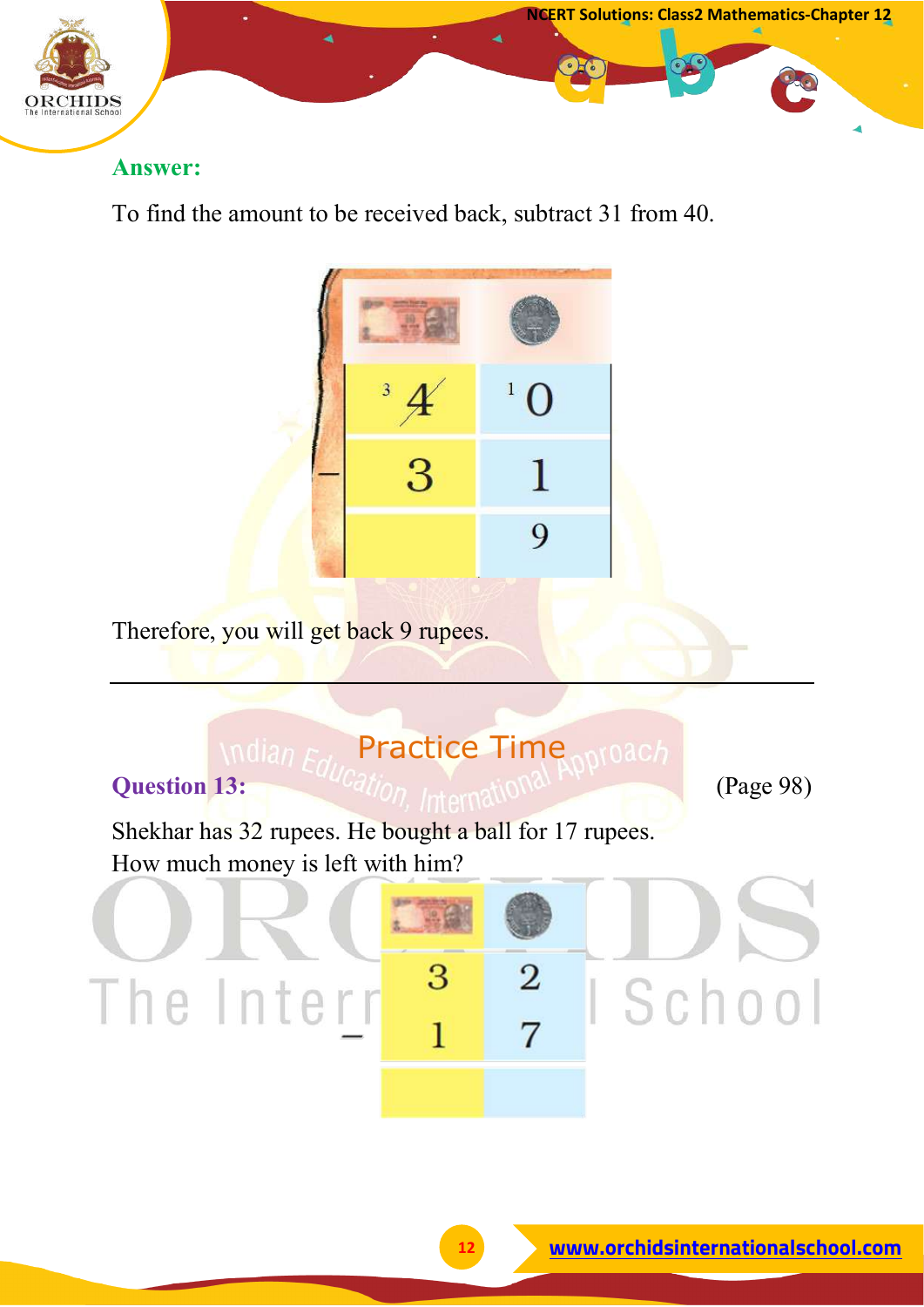

To find the amount left with Shekhar, subtract 17 from 32.



Therefore, 15 rupees is left with Sekhar.

# **Question 14:** *Cage 98) Page 98)*

Soni bought biscuits for 24 rupees and a packet of chips for 16 rupees. How much money will she pay? Try doing it without writing!



# **Answer:**

Add 24 and 16 mentally. The correct answer is: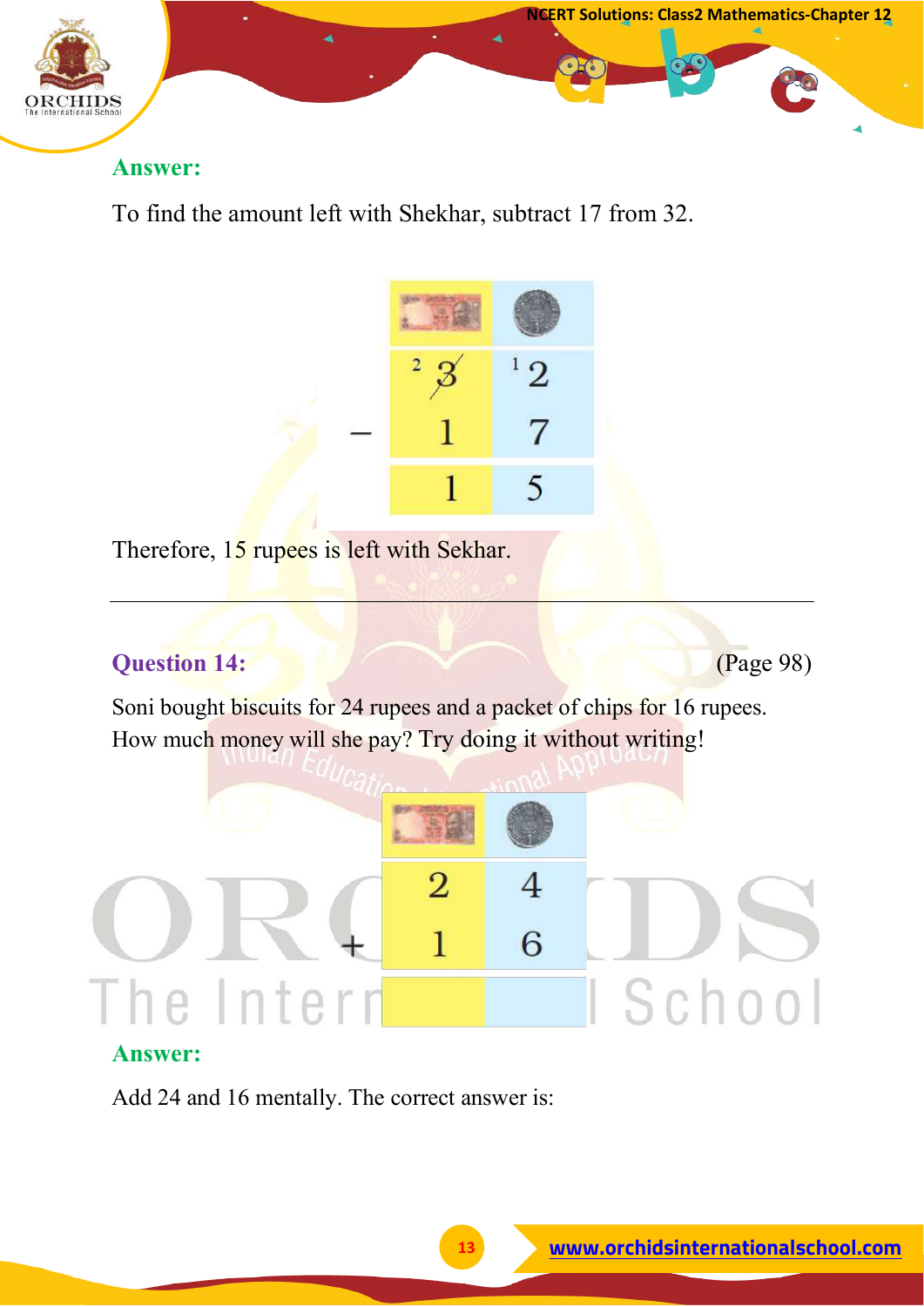



# **Question 15:** (Page 98)

Fantoosh had 64 rupees. He spent 39 rupees at the fair. How much money is left with him?



# **Answer:**

To find the amount left with Fantoosh, subtract 39 from 64.

The International School